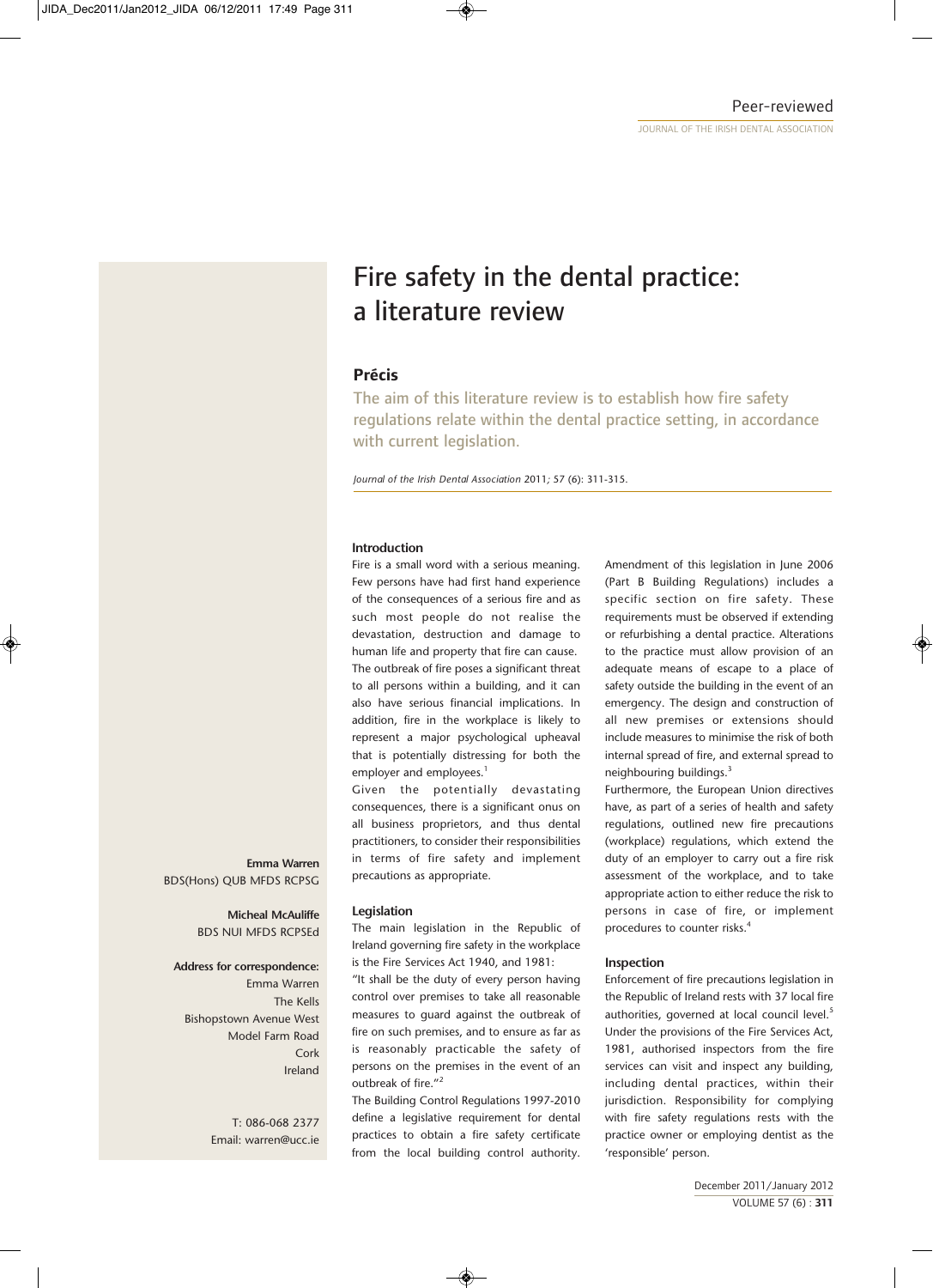Over the course of a fire safety inspection the assessor may ask for any of the following details:

- $\blacksquare$  the number of employees or occupants in the building;
- $\blacksquare$  the purpose of any room or area in the building;
- $\blacksquare$  the materials used in the building's construction; and,
- $\blacksquare$  any official documents relating to the building's safety.

The inspectors are permitted to bring any necessary equipment with them into the practice and to examine or test any heating, lighting or ventilation systems, and any substances used or stored within the premises.<sup>5</sup> If the inspector is not happy with their findings, they may make an application to the High Court for an order requiring the removal, alteration or making safe of any structure, fitting or piece of equipment. Should such an order be granted, its terms are legally binding on the practice owner. Failure to comply with fire safety requirements can lead to prosecution, with offenders facing up to six months' imprisonment and, in extreme cases, closure of the practice.<sup>6</sup>

#### **Risk assessment**

All dental practices have a duty under the Health and Safety at Work Act 2005 to continuously provide safe working conditions compatible with the provision of proper services to patients. Consequently, risk management is as important as any other area in practice.<sup>7</sup>

Every employer, or person responsible for common areas of buildings in multiple occupation, has an absolute duty to carry out a fire risk assessment. This should be separate from the overall practice health and safety assessment. Although they will provide advice, the local fire authority will not carry out fire risk assessments for individual businesses.

A fire risk assessment is basically a structured look at the workplace activities and the workplace itself, to allow identification of hazards and assessment as to whether existing precautions are satisfactory, or need to be updated. There are five steps in the process:<sup>8</sup>

- 1. Identify potential fire hazards.
- 2. Identify who is at risk should a fire occur.
- 3. Evaluate the risk caused by each hazard and decide if existing fire precautions are adequate to control or eliminate the risk. Carry out additional control measures as necessary.
- 4. Record the findings and inform your employees about the actions you have taken as a result.
- 5. Review your fire risk assessment periodically, or if your situation or workplace practices change.

For fire to occur there must be a source of ignition, fuel and oxygen. If all three are present and in close proximity in the workplace, then the risk of fire could increase. In the average workplace, fire hazards will fall into the first two categories, while the oxygen will be present in the air in the surrounding space. $9$  However, in the dental setting oxygen is stored as a gas in portable cylinders and thus presents a potential hazard.<sup>10</sup> Potential sources of ignition likely to be found in a dental practice include naked flames (Bunsen burners), lighting and electrical equipment. Anything that burns is a potential fuel and of particular note are dental chemicals and solvents, which should be stored in small quantities in sealed containers (Figure 1).<sup>11</sup>

If the practice employs five or more staff, then the significant findings of the fire risk assessment must be recorded. All employees must be informed of the findings, including those identified as being at risk. More importantly, the record must show whether the existing control measures are adequate and, if not, what further action is required to reduce the risk to an acceptable level.<sup>9</sup>

It is important to remember that fire risk assessment is a continuous process and as such must be monitored and audited.<sup>9</sup>

#### **Fire precautions**

#### **Provision of adequate means of escape in the event of a fire or emergency**

The responsible person must make sure that everyone on the premises can escape safely in the event of a fire-related emergency. This includes employees, visitors, patients, contractors and cleaners, including part-time staff. Particular consideration should be given to those who may have a disability or need special help.<sup>12</sup> An exit route is defined as a continuous and unobstructed path from any place in the workplace to the outside of the building.

Every dental practice should have at least two exit routes, although the exact number required will be dependent on the size of the premises. If the persons present within a working practice can reasonably be expected to congest and render unsafe two exit routes, additional exits may be required. For example, dental practices with more than two or three stories with multiple operational surgeries, and thus high patient turnover, may consider an external escape route. Generally, in determining the design for means of escape, every part of the building should be within a reasonable distance from either an exit to a place of safety at ground or access level, or an exit to a protected stairway that leads to a place of safety.<sup>13</sup> Advice on this matter can be taken from the local building authority. Lifts, portable ladders or self-rescue apparatus are not acceptable for means of escape in the case of fire. Works that comply with the provisions of the Building Regulations for means of escape and structural fire precautions will be satisfactory for those related aspects regarding fire certification.14

## **Provision of adequate means for protecting the means of escape**

The means of escape must be clearly marked with the provision of exit signs and notices, which should be made of flame-retardant materials. Signs should include a pictogram so that they are self-explanatory for employees and patients. In a multicultural environment, care should be taken to ensure that the pictogram in use represents the same safety message to all the cultural groupings.<sup>15</sup> The displaying of safety signs should not be taken lightly. Where the incorrect sign is displayed or the sign is not visible when needed, disaster may result. Therefore, it is mandatory to mark all doors that are part of the exit route with a large, legible sign, as well as placing notices at various points along the route to direct people toward the building exit that leads to a place of safety outdoors. The next sign should always be visible to anyone travelling along the exit route. Ideally, an emergency safety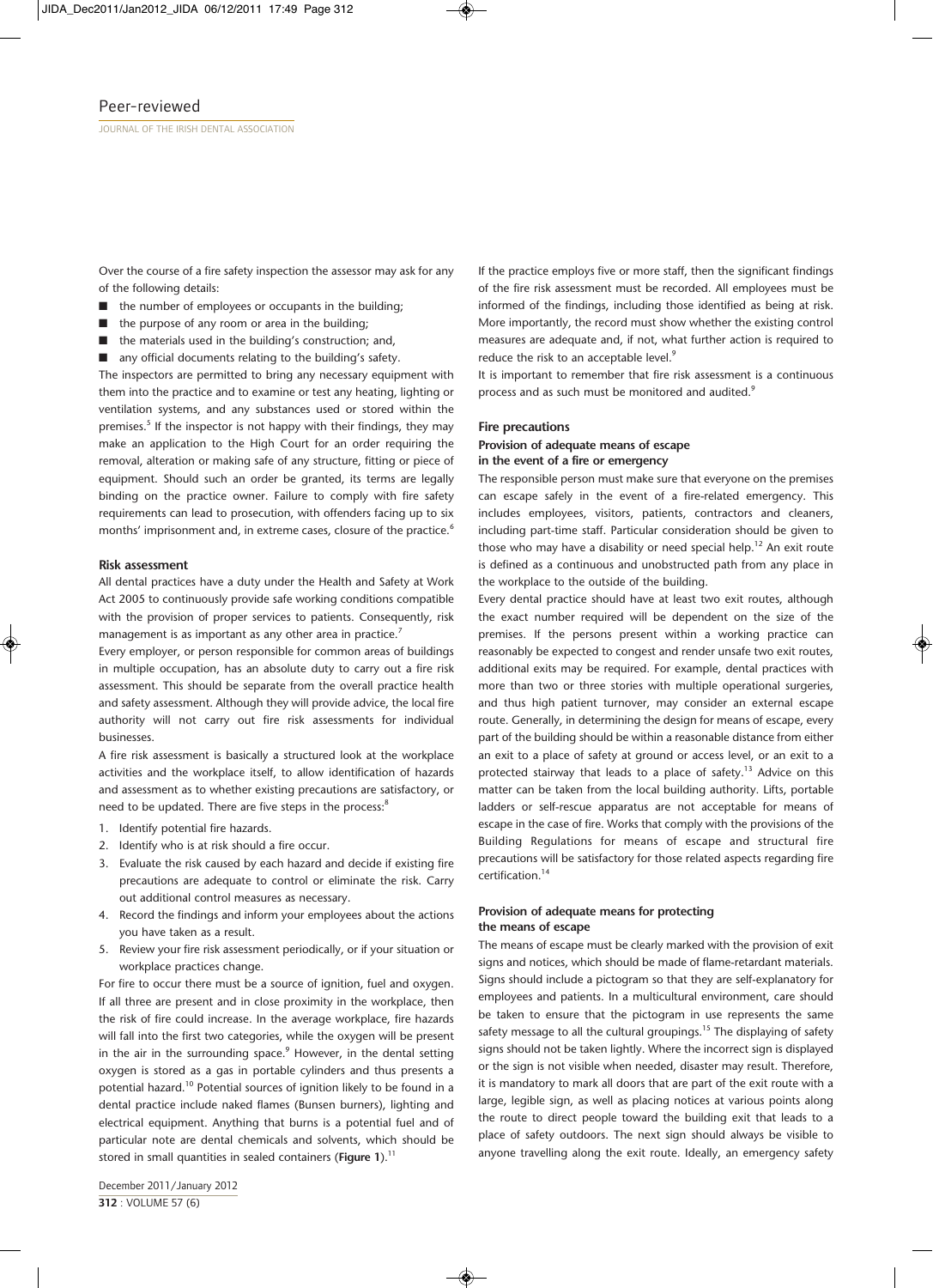|                    | <b>HAZARD</b>                                                           | <b>CONTROL MEASURE</b>                                                                                                                                                                                                                                                                                                |
|--------------------|-------------------------------------------------------------------------|-----------------------------------------------------------------------------------------------------------------------------------------------------------------------------------------------------------------------------------------------------------------------------------------------------------------------|
| Source of ignition | <b>Fixed electrical installations</b>                                   | A competent person should regularly check the fixed electrical installation.                                                                                                                                                                                                                                          |
|                    | Portable electrical appliances, e.g.,<br>light curing unit, amalgamator | A competent person should examine and test all portable electrical<br>appliances within the time period recommended by the manufacturer.                                                                                                                                                                              |
|                    | Trailing leads and adaptors                                             | Reasonable limitations on the use of trailing leads and adaptors.                                                                                                                                                                                                                                                     |
|                    | Smoking                                                                 | A no smoking policy should be in place in accordance with the 2007 ban on<br>smoking in the workplace.                                                                                                                                                                                                                |
|                    | <b>Radiation machines</b>                                               | Ensure that equipment meets all appropriate standards and is serviced<br>and maintained according to the manufacturer's recommendations.                                                                                                                                                                              |
|                    | <b>Bunsen burners</b>                                                   | Ensure that a naked flame is not left unattended.                                                                                                                                                                                                                                                                     |
| Sources of fuel    | Combustible materials                                                   | Combustible materials must not be kept in excessive quantities. Fuel<br>should not be allowed to accumulate in places where it could be subject to<br>arson.                                                                                                                                                          |
|                    | Waste                                                                   | Waste should be stored in closed fire-resistant containers or in a closed fire-<br>resistant area and disposed of regularly.                                                                                                                                                                                          |
|                    | Furniture and fittings                                                  | All furniture must be in good condition and any foam filling covered.                                                                                                                                                                                                                                                 |
|                    | Flammable gas cylinders, e.g.,<br>oxygen, nitrous oxide                 | Store in line with the manufacturer's guidance.                                                                                                                                                                                                                                                                       |
|                    | Heating systems                                                         | Gas- and oil-fired boilers should be serviced regularly.                                                                                                                                                                                                                                                              |
| Sources of oxygen  | Oxidising chemicals, e.g.,<br>hydrogen peroxide, sodium<br>hypochlorite | These must be stored in accordance with the manufacturer's instructions.                                                                                                                                                                                                                                              |
|                    | Oxygen cylinders                                                        | • Use a purpose-built trolley to transport them;<br>▶ Keep cylinders chained or clamped to prevent them falling over;<br>> Store in a well ventilated storage area;<br>Check regularly to ensure equipment is leak-tight;<br>Always open valves slowly; and,<br>• Use in accordance with the manufacturer's guidance. |
|                    | Ventilation systems                                                     | Doors and windows should be kept shut when the premises are not occupied.                                                                                                                                                                                                                                             |



lighting system should be in place to illuminate the exit route should a power failure occur.<sup>8</sup> It is mandatory to ensure that all corridors, stairways, common escape routes and fire exit doors are kept clear at all times. All doors through which persons may have to pass to evacuate the premises should only be fastened so that they can be easily opened by an easy opening device without the use of a key. All fire doors leading to the means of escape should be kept closed when not in use.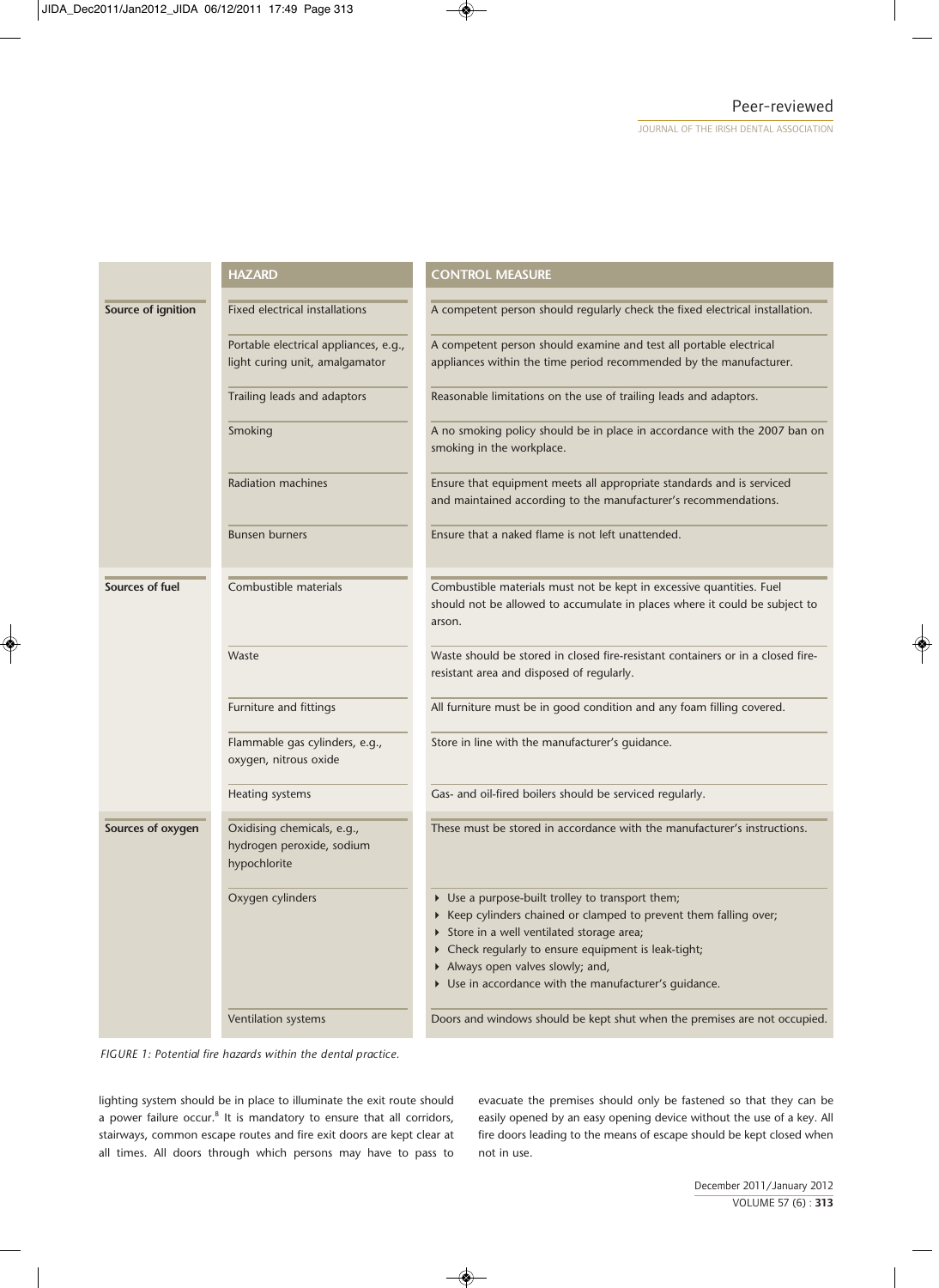#### **Provision of means for fighting fire**

If fire breaks out and trained staff can safely extinguish it using suitable fire-fighting equipment, the risk to others will be removed. All dental practices should have suitable fire-fighting equipment. The water-type extinguisher or hose reel is the most useful fire-fighting equipment for general fire risks. In dental practice, a minimum of one water-type extinguisher per floor is recommended; however, where fire sources may be, for example, electrical, other types of extinguishers should be considered.12 Fire extinguishers should be sited on exit routes, preferably near to exit doors or, where they are provided for specific risks, near to the hazards they protect. Location of fire-fighting equipment should be easily identifiable with appropriate safety signs. Maintenance and testing of fire safety equipment is mandatory, and should follow the manufacturer's recommendations.<sup>8</sup>

#### **Provision of means for raising fire alarm**

In the event of a fire, it is essential that everyone in the workplace is alerted as quickly as possible. Early discovery will allow people to escape safely before the fire takes hold and blocks escape routes or makes escape difficult. Although in most cases fires are detected by people in the workplace, who then subsequently raise the alarm, a fire may break out in an unoccupied part of the practice and thus a suitable fire detection system should be installed. $8$  As a general rule, this should comprise an automatic manual electric alarm system, with both break glass call points placed at emergency exit points, and smoke detection system.<sup>13</sup> Smoke detectors should be provided in common areas and high hazard zones such as operational surgeries and sterilisation areas. The warning needs to be distinctive, audible above other noise and recognisable by everyone. Fire detection devices should be regularly checked to ensure their continued good working order.

#### **Access facilities for the fire brigade**

In accordance with health and safety legislation, a safe place of work must have a safe means of access and egress. In an emergency situation this will allow access for emergency vehicles and equipment, and ensure that fire fighters are able to operate in reasonable safety.<sup>5</sup>

#### **Staff training and policies**

If staff members are not trained in how to identify and eliminate fire hazards, they can create situations that put themselves, other staff and patients at risk of fire death or injury.

With respect to fire safety, training is critical for owners and staff of small facilities, such as dental practices, because they are responsible for all facets of fire prevention and protection.<sup>16</sup> Training should be carried out to ensure that employees understand the actions to be taken in the event of fire, as well as precautions to reduce the possibility of a fire occurring, such as housekeeping and safe working practices.<sup>9</sup> Courses are available to instruct on the use of fire-fighting equipment, as well as basic fire safety awareness and risk management, and must be strongly considered for all staff in dental practice, including cleaners and part-time employees. These are

## December 2011/January 2012 **314** : VOLUME 57 (6)

# **In the event of a fire, no matter how small, the following instructions and procedures**

# **MUST BE ADHERED TO:**

- Raise the alarm using the nearest 'Break glass' call point
- Dial 999 to call the fire brigade
- Remain calm and evacuate the premises
- **n DO NOT** attempt to fight the fire unless it is safe to do so
- **n DO NOT** use lifts
- **n DO NOT RE-ENTER** the premises until *told* it is safe to do so by a fire brigade officer
- Report to assembly point front of building

#### *FIGURE 2: Example of an emergency evacuation procedure.*

provided by various independent health and safety consultancy firms nationwide. Training should be based on written instructions and should be provided by a competent person, ideally at induction and at least once a year in each period of 12 months.<sup>17</sup>

In accordance with health and safety guidance, each practice must have in place a fire policy statement, both to reduce the risk of fire starting and to ensure that all staff members are familiar with the building's emergency fire evacuation procedures. This should be displayed clearly in public areas, including the dental surgeries and waiting room.<sup>12</sup> Each employee should be given a copy of the policy. Consideration should be given to any outside contractors who may be required to carry out potentially hazardous works as part of ongoing practice maintenance. As they may not be as familiar with the premises as permanent employees, they cannot be expected to know the correct actions to take in the event of a fire. Every effort must be made to make certain that such individuals are aware of the risks involved with their work.<sup>17</sup>

The main responsibility for dealing with a serious outbreak of fire lies with the fire brigade. However, all staff should be familiar with and be confident that they can carry out the practice's pre-arranged emergency evacuation procedures in the event of an emergency occurring. Periodic fire drills should be carried out, preferably every six months but at least once a year.<sup>17</sup> Details of the drill may be recorded in a fire safety logbook kept available for inspection as part of the risk assessment.<sup>8</sup> Within the practice setting one person should be responsible for organising fire instruction, training and drills (**Figure 2**).<sup>17</sup>

#### **Conclusion**

An employing dentist has a general duty to ensure, so far as is reasonably practicable, the health, safety and welfare of employees while at work.<sup>12</sup> This duty of care extends to patients and visitors who may be on the premises. Ensuring a risk-appropriate standard of fire safety is mandatory as part of this duty of care. Appropriate standards can be achieved by comprehensive risk assessment, implementation of suitable fire precautions and detailed staff training.